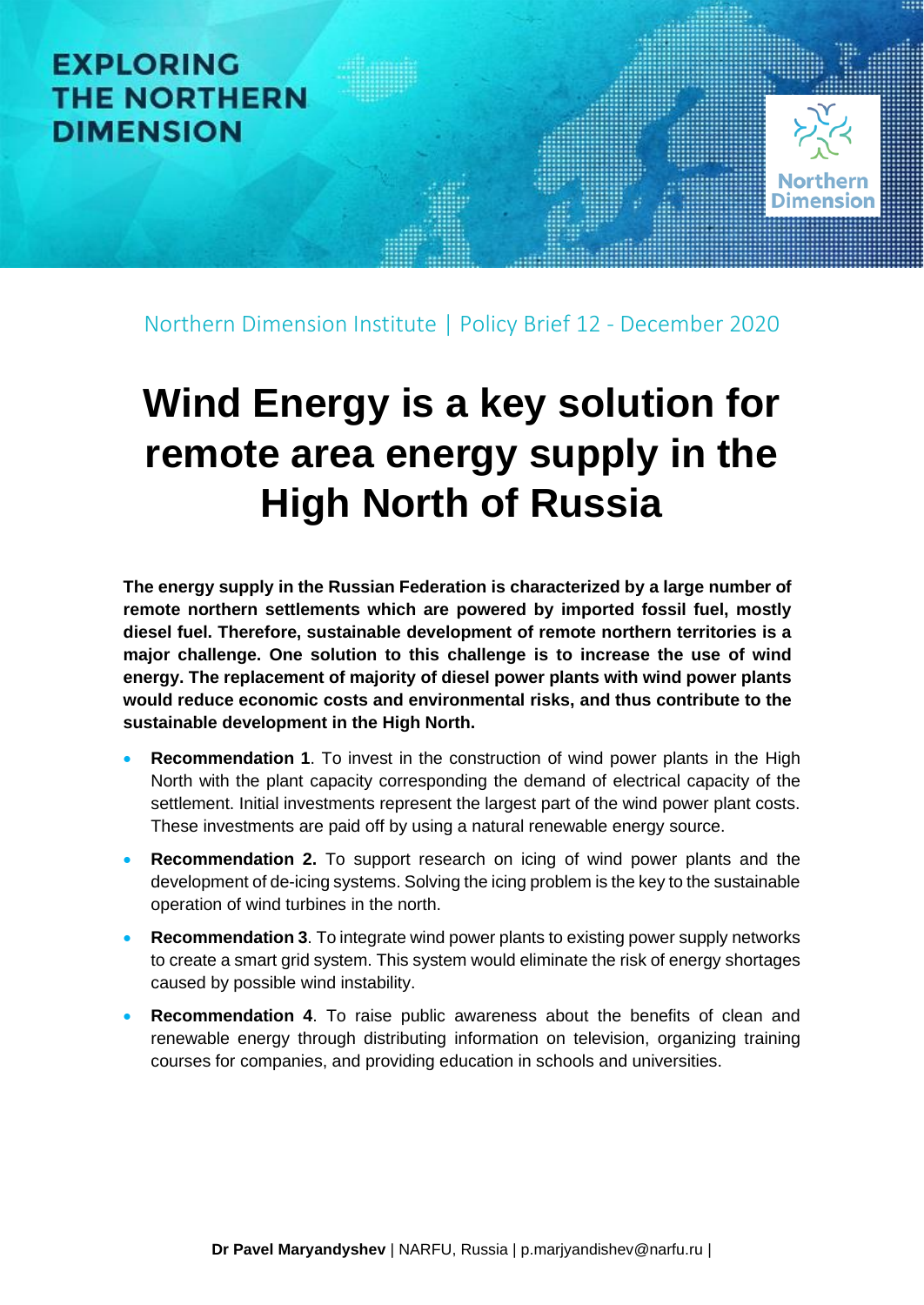#### **Why does remote area energy supply matter?**

About 60 % of the Russian territory is not covered by centralized electricity supply. Figure 1 shows that these are mainly areas of the High North. Power supply of these regions is most commonly carried out by **low-capacity power plants operating on fossil fuel**, usually diesel fuel.



Figure 1: Centralized power supply networks in Russia (left) and in High North territories (right).

The total capacity of diesel power plants operating in the High North of Russia is more than 3 million kW. Approximately 5–6 million tons of diesel fuel are transported for power supply of remote northern territories annually<sup>i</sup>, which is about 15 % of the total amount of diesel fuel produced for the domestic market of the country<sup>ii</sup>.

The remoteness from centralized power supply systems and the use of diesel fuel cause the following problems:

- Electricity generation is very **expensive,** because the fuel needs to be transported over long distances. This increases the cost of energy production for several times.
- Transportation and use of fossil fuel create environmental problems due to the increased **risk of fuel spills and leaks**. Oil products spilled into water or soil remain there for many years. Pollutants contaminate air and drinking water.
- Diesel power plants have a negative impact on the environment due to **pollution emissions**iii . They are harmful to human health and the environment.
- Many diesel power stations have physically **old equipment**. As a result, they have high fuel consumption and high cost of energy production. In this regard, it is necessary to improve the existing power supply systems of remote northern territories by using modern and efficient technologies.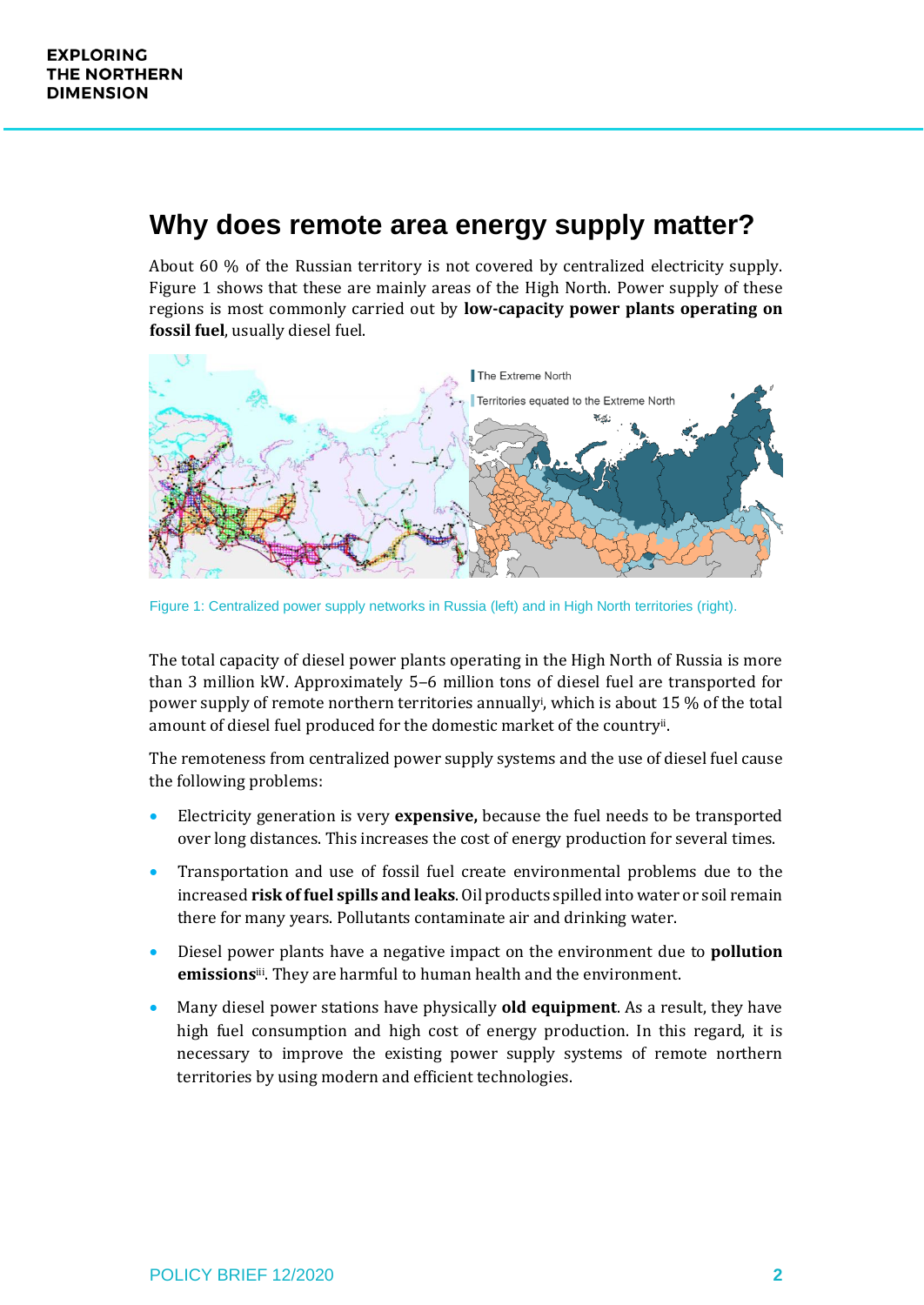### **Wind energy ‒ a sustainable solution**

Electricity generation by remote diesel power plants in Russia is 15 billion kWh per year on average. At the same time, according to the Ministry of Energy of Russia, total wind power generation in Russia was only 0.3 billion kWh in 2019. As Figure 2 shows, territories of the Russian High North have **substantial wind resources**, which are currently not used.



Figure 2: Map of mean wind speeds in Russia<sup>iv</sup>

A sustainable solution for energy supply in remote northern territories is to increase the use of wind turbines to partially replace diesel fuel. This would contribute to the creation of **a reliable and efficient power supply system for remote territories** that takes advantage of local renewable energy sources. Modern equipment, methods and software available for forecasting and calculating wind resources of the territory allow to use these resources to the maximum (Fig. 3) $v$ .

The carbon footprint of wind energy is concentrated in the construction phase and is negligible compared to fossil fuel exposure. The impact of wind energy on the environment does not contradict the sustainable development of society. Negative aspects most commonly associated to wind energy are noise, impact on birds and visual impact. Modern methods of wind park construction, research of bird migration routes, and numerical simulation of wind turbine operations allow **controlling and reducing these risks**vi .

A challenge specific for wind energy in the **northern climate** conditions is **icing**. One of the negative consequences of ice formation is the disturbance of blade aerodynamics, which leads to a decrease in annual energy production of a wind park and **economic losses**. In addition, ice accretion disturbs the structural balance and causes vibration. As a result, it leads either to a reduction in the lifetime of a wind turbine or to its **mechanical destruction**.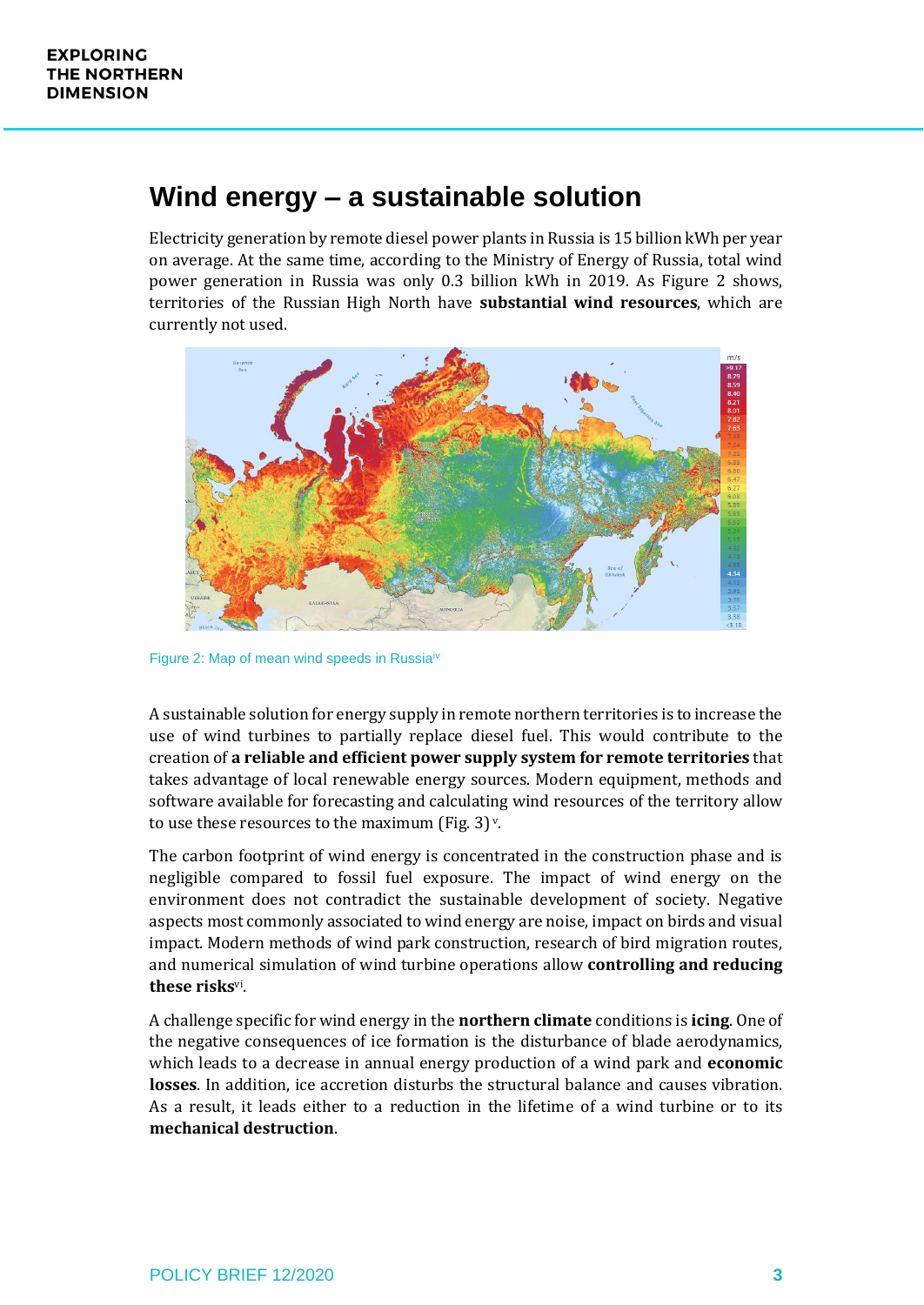There are, however, means to address the icing problem. The most effective methods to investigate ice formation and its prevention are experimental studies in icing wind tunnels and numerical simulations in software. **New scientific data can improve efficiency and safety** of wind power plants in the High North.



Figure 3: Modeling of designed wind park on the site in the software.

#### Did you know that…?

• Wind power generation potential for northern territories is in winter higher than in summer due to higher wind speeds. This highly correlates with the electrical load diagram of any northern territory when the energy consumption in winter is higher (Fig. 4) v.



Figure 4: Distribution of wind speeds and power production. The Case of the Solovetsky Archipelago.

It is possible to increase the energy production of a wind park only by optimizing the location of wind turbines. Wind resources may vary even within a small area depending on the terrain, and wind turbines affect each other due to the aerodynamics of the airflow. Our case study on simulation of wind park operation in the Solovetsky archipelago shows that optimization allows to increase the energy production of a wind park by 16%v.